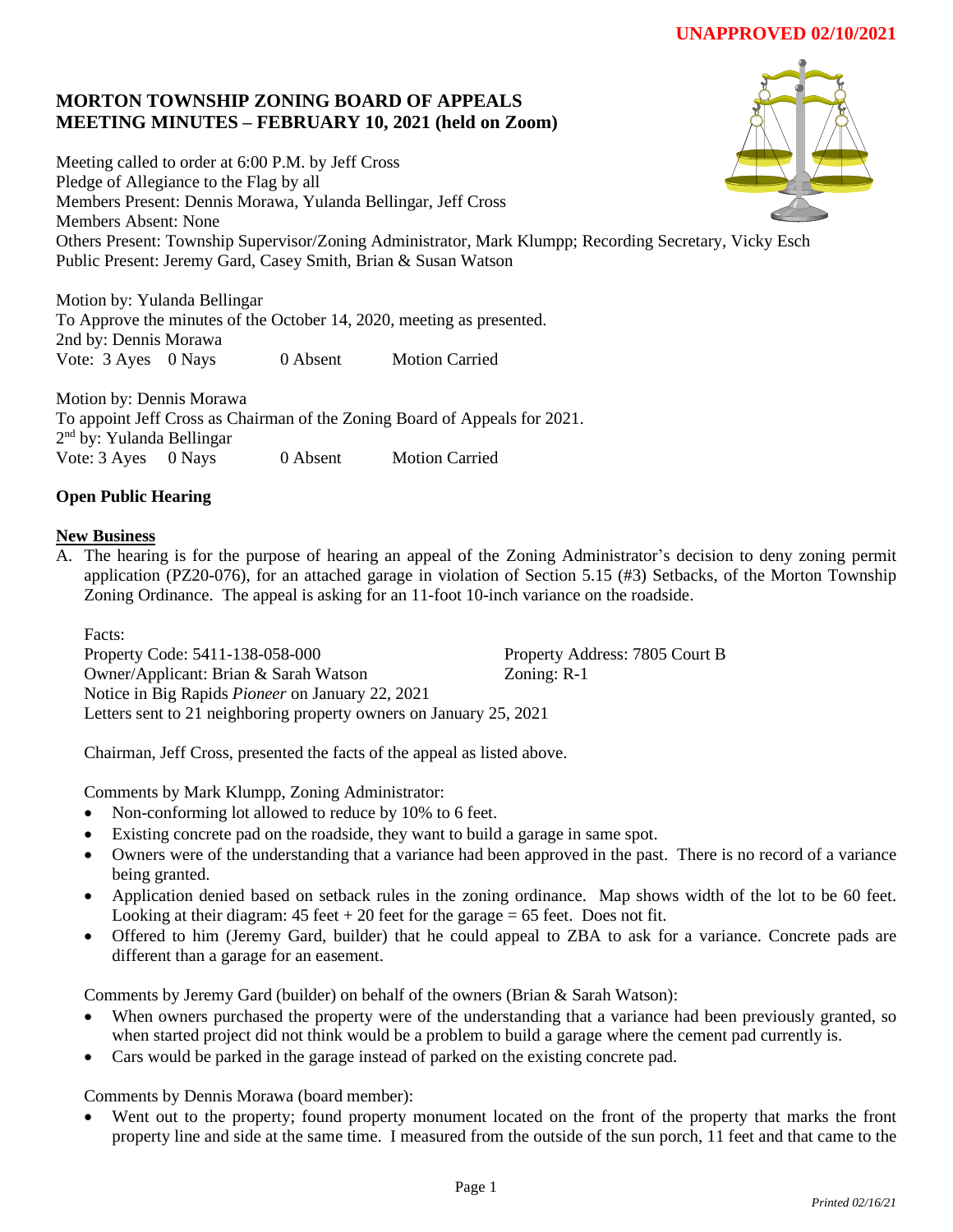center of the property line and they are asking for an additional 10 inches. The 10 inches will take you to the edge of the concrete pad.

• Emails received from neighboring property owners stated that previous owners had abused parking privileges, but that there were no problems with the current owners. Do not see where the garage would add any difficulty to surrounding residents to access the waterfront.

Comments by Casey Smith (CLPOC):

- The area down at the end of the road is a boat docking area and they are allowed docks & boats. There are 4 spaces. Not allowed to park vehicles down there, not enough room. Walking only. No impact on the garage.
- Looking at the property file what was originally approved: 10 feet of parking space when they built the 3-season porch.
- I would like to see not necessarily a survey, but Miss Dig done, just to check to see if there is anything under that concrete pad (fiber optics, gas line).

Jeremy Gard responded that they would have to do that anyway (Miss Dig) for their footings as they have to go down 24 inches.

Mark Klumpp asked Dennis Morawa if he said that the concrete pad came to the property line. *Dennis replied that it was 11 feet to the property line and if you give them the additional 10 inches, yes, you are going over the property line but would still be on the existing concrete pad.*

Comments/questions by Jeff Cross, Chairman:

- Questioned Jeremy Gard and the Watson's if the proposed construction calls for removal of part of the sunporch. *Jeremy responded that a little bit, just enough to give them the width. Would need to basically change the way they access it, an alteration to the south side of the garage to get the width for a second car.*
- Expressed concern about the raised drain field and that any construction would not be able to interfere with that.

#### **Close Public Hearing**

Zoning Board of Appeals members discussion points:

- Three neighboring property owners expressed concern with the matter of access to the green space. Not a matter for zoning as the space is for CLPOC to enforce their own rules.
- Another concern from one of the property owners was if the garage was going to come off the existing concrete pad, but it is not.
- Variance goes with the property, not the owners. Dimension and access will not be any different that it is now. Will just be a garage instead of a concrete pad. Cars that would have been parked on the pad will now be parked in the garage.
- Things being stored inside, will look better.

Dennis Morawa reviewed the 5 standards that must be used as a basis of substantial evidence to determine whether or not to grant a non-use variance:

In the Finding of Facts:

- 1. Whether compliance with the regulations would unreasonably prevent the owner from using the property for a permitted purpose or would render conformity with such restrictions unnecessarily burdensome. *Nonconformity of the lot would inhibit the lawful location of a principal or accessory structure (garage).* Standard is satisfied.
- 2. Whether a grant of the variance applied would do substantial justice to the applicant as well as to other property owners in the district, or whether a lesser relaxation than that requested would give substantial relief to the owner and be more consistent with justice to other property owners. *The variance is the minimum necessary to permit reasonable use of the land. Concerns expressed by neighbors, not matters related to zoning but to CLPOC.* Standard is satisfied.
- 3. Whether the plight of the owner is due to unique circumstances. *Problem creates a practical difficulty which is unique due to nonconforming lot limits and the use of them. Is common to neighboring properties, is located on the end of the road and does not interfere.* Standard is satisfied.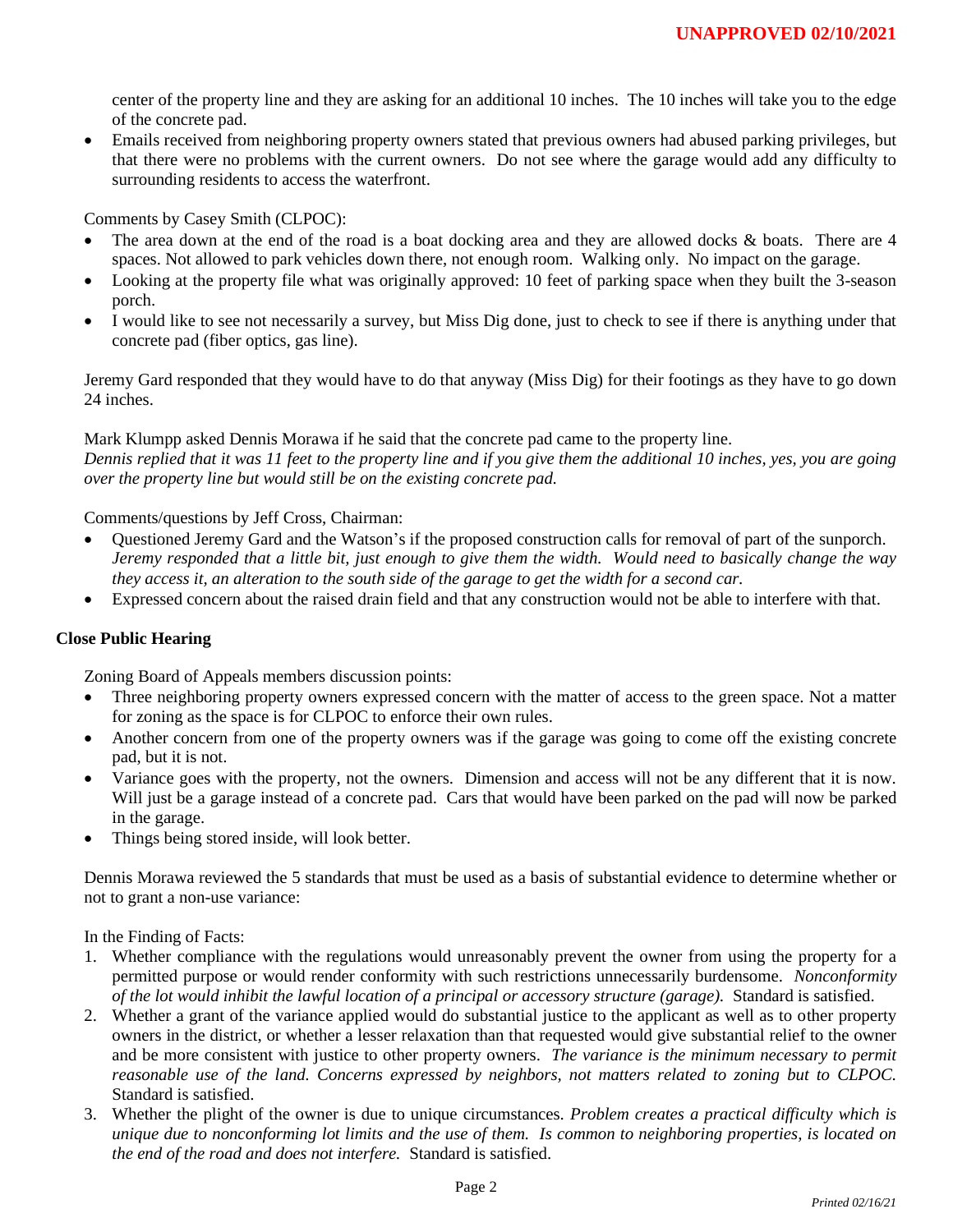- 4. Whether the problem is self-created. *Practical difficulty was not created by an action of the applicant. Not selfcreated. Existing property line, monuments are there.* Standard is satisfied.
- 5. Whether relief can be granted in such that the spirit of the ordinance will be observed, and public safety and welfare served:
	- Will not be contrary with the intent and purpose of the zoning ordinance.
	- Will not cause a substantially adverse effect on adjacent properties.
	- Will relate only to the property of the owner.
	- Will not essentially alter the character of the surrounding area.
	- Will not increase the hazard from fire, flood, similar dangers, or increase traffic congestion.

*No dangers with current footprint.* Standard is satisfied.

The Zoning Board of Appeals finds that all 5 standards have been met.

Mark Klumpp asked a clarification question for the board members and their findings. The ZBA can grant up to the property line; isn't this going over the property line by 10 inches? So now you are going to grant them the right to build over the property line? I don't want to over-extend our authority and let them build over their property line.

Comments by the board members in reply:

- Yes, we are encroaching on the road. The concrete pad is there, it is a different structure, you can drive over it.
- We should have very serious reservations of granting a variance that goes beyond the property line. If we are to grant the variance, it should not go beyond the property line.
- The building itself, being over the property line, I don't think we can or should do that.

Casey Smith commented:

- The CLPOC would not agree with that either. They were not of the understanding that the structure would be over the property line. If there is an overhang, no problem but the structure cannot go over the property line.
- Would like to propose that before you approve the variance that they have a 4-point survey done just to be sure where their property line is. From CL standpoint, would be more comfortable knowing that the structure is not going to be on common area of Canadian Lakes.

Jeremy Gard commented that if they were ok with just the overhang coming off the front over the property line; and if they had to decrease the size of the footprint of the garage by 10 inches to conform, they could still do the project, it would just be tight.

Motion by: Dennis Morawa

#### **Determination of this board is:**

In the finding of facts as per the Morton Township Zoning Ordinance, in granting a non-use variance, the Board **grants** the non-use variance as stated Zoning Ordinance, Section 12.2, Variance, Paragraph 3 (B) "would do substantial justice to the applicant as well as to other property owners in the district and would give substantial relief to the owner and be more consistent with justice to other property owners".

#### **The request for a non-use variance on the east property line (roadside) of 11 feet is approved provided that the following conditions are met:**

- 1. Structure proposed will not extend beyond the property line.
- 2. A 4-stake survey is done to show the location of the property lines.
- 3. Miss Dig is contacted to check if there are any utilities under the proposed project.
- 4. The Heath Department determines that the proposed project will not adversely affect the adjacent raised mound on-site sewage disposal system.

2<sup>nd</sup> by: Yulanda Bellingar

|  | Vote: 3 Ayes | 0 Nays | 0 Absent | <b>Motion Carried</b> |
|--|--------------|--------|----------|-----------------------|
|--|--------------|--------|----------|-----------------------|